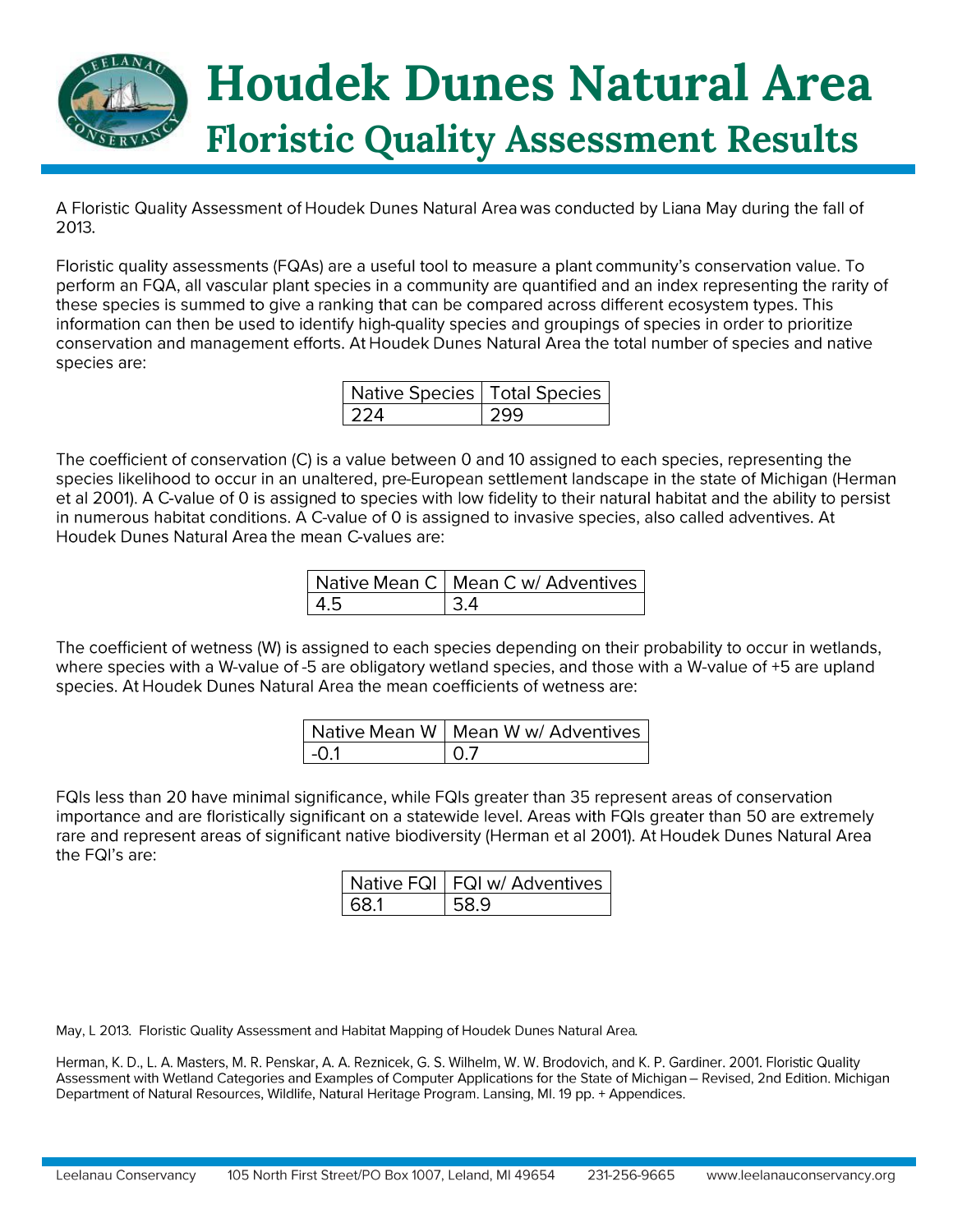| Site:                         | <b>Houdek Dunes Natural Area</b>           |                                                                                         |            |                |                     |                          |                |        |  |  |  |
|-------------------------------|--------------------------------------------|-----------------------------------------------------------------------------------------|------------|----------------|---------------------|--------------------------|----------------|--------|--|--|--|
| Locale:                       | Leelanau Co. MI                            |                                                                                         |            |                |                     |                          |                |        |  |  |  |
| By:                           | Liana N May                                |                                                                                         |            |                |                     |                          |                |        |  |  |  |
| Notes:                        | Not included in FQA catalog:               |                                                                                         |            |                |                     |                          |                |        |  |  |  |
|                               | Rosa spp. (cultivated Rosa near old house) |                                                                                         |            |                |                     |                          |                |        |  |  |  |
|                               | Malus spp. (crab apple)                    |                                                                                         |            |                |                     |                          |                |        |  |  |  |
|                               |                                            | Hedera helix (English ivy located near the old house)                                   |            |                |                     |                          |                |        |  |  |  |
|                               | Picea pungens (old house site)             |                                                                                         |            |                |                     |                          |                |        |  |  |  |
|                               | Forsythia intermedia (old house site)      |                                                                                         |            |                |                     |                          |                |        |  |  |  |
|                               | Hybrids and variations:                    |                                                                                         |            |                |                     |                          |                |        |  |  |  |
|                               | Cypripedium acaule var. alba               |                                                                                         |            |                |                     |                          |                |        |  |  |  |
|                               |                                            | Sorbus has densly pubescent buds and glaborus leafs suggesting hybrid with S. americana |            |                |                     |                          |                |        |  |  |  |
|                               |                                            | Symphyotrichum lanceolatum subspecies hesperium (A. Gray)                               |            |                |                     |                          |                |        |  |  |  |
|                               |                                            |                                                                                         |            |                |                     |                          |                |        |  |  |  |
| <b>FLORISTIC QUALITY DATA</b> |                                            |                                                                                         | Native     | 224            |                     | 74.90% Adventive         | 75             | 25.10% |  |  |  |
|                               | 224                                        | <b>NATIVE SPECIES</b>                                                                   | Tree       | 30             | 10.00% Tree         |                          | $\overline{4}$ | 1.30%  |  |  |  |
|                               | 299                                        | <b>Total Species</b>                                                                    | Shrub      | 27             |                     | 9.00% Shrub              | 8              | 2.70%  |  |  |  |
|                               | 4.5                                        | NATIVE MEAN C                                                                           | W-Vine     | 3              |                     | 1.00% W-Vine             | $\overline{2}$ | 0.70%  |  |  |  |
|                               | 3.4                                        | <b>W/Adventives</b>                                                                     | H-Vine     | $\mathbf{1}$   |                     | 0.30% H-Vine             | 0              | 0.00%  |  |  |  |
|                               | 68.1                                       | <b>NATIVE FQI</b>                                                                       | P-Forb     | 84             |                     | 28.10% P-Forb            | 35             | 11.70% |  |  |  |
|                               | 58.9                                       | <b>W/Adventives</b>                                                                     | B-Forb     | $\overline{2}$ |                     | 0.70% B-Forb             | 11             | 3.70%  |  |  |  |
|                               | $-0.1$                                     | NATIVE MEAN W                                                                           | A-Forb     | 10             |                     | 3.30% A-Forb             | 5              | 1.70%  |  |  |  |
|                               | 0.7                                        | <b>W/Adventives</b>                                                                     | P-Grass 18 |                |                     | 6.00% P-Grass            | 9              | 3.00%  |  |  |  |
|                               | AVG:                                       | Faculative                                                                              | A-Grass 0  |                |                     | 0.00% A-Grass            | $\mathbf{1}$   | 0.30%  |  |  |  |
|                               |                                            |                                                                                         | P-Sedge 30 |                |                     | 10.00% P-Sedge           | $\Omega$       | 0.00%  |  |  |  |
|                               |                                            |                                                                                         | A-Sedge 0  |                |                     | $0.00\%$ A-Sedge         | $\Omega$       | 0.00%  |  |  |  |
|                               |                                            |                                                                                         | Fern       | 19             | 6.40%               |                          |                |        |  |  |  |
|                               |                                            |                                                                                         |            |                |                     |                          |                |        |  |  |  |
| <b>ACRONYM</b>                | C                                          | <b>SCIENTIFIC NAME</b>                                                                  | W          |                | WETNESS PHYSIOGNOMY | <b>COMMON NAME</b>       |                |        |  |  |  |
| <b>ABIBAL</b>                 | 3                                          | Abies balsamea                                                                          | -3         | <b>FACW</b>    | Nt Tree             | <b>BALSAM FIR</b>        |                |        |  |  |  |
| <b>ACEPEN</b>                 | 5                                          | Acer pensylvanicum                                                                      | 3          | <b>FACU</b>    | Nt Tree             | <b>STRIPED MAPLE</b>     |                |        |  |  |  |
| <b>ACERUB</b>                 | $\mathbf{1}$                               | Acer rubrum                                                                             | 0          | <b>FAC</b>     | Nt Tree             | <b>RED MAPLE</b>         |                |        |  |  |  |
| <b>ACESAU</b>                 | 5                                          | Acer saccharum                                                                          | 3          | <b>FACU</b>    | Nt Tree             | <b>SUGAR MAPLE</b>       |                |        |  |  |  |
| <b>ACESPI</b>                 | 5                                          | Acer spicatum                                                                           | 3          | <b>FACU</b>    | Nt Tree             | <b>MOUNTAIN MAPLE</b>    |                |        |  |  |  |
| <b>ACHMIL</b>                 | $\mathbf{1}$                               | Achillea millefolium                                                                    | 3          | <b>FACU</b>    | Nt P-Forb           | <b>YARROW</b>            |                |        |  |  |  |
| <b>ACTPAC</b>                 | $\overline{7}$                             | Actaea pachypoda                                                                        | 5          | <b>UPL</b>     | Nt P-Forb           | <b>DOLL'S EYES</b>       |                |        |  |  |  |
| <b>AGRGRY</b>                 | $\overline{2}$                             | Agrimonia gryposepala                                                                   | 2          | FACU+          | Nt P-Forb           | <b>TALL AGRIMONY</b>     |                |        |  |  |  |
| <b>AGRREP</b>                 | $\mathbf 0$                                | <b>AGROPYRON REPENS</b>                                                                 | 3          | <b>FACU</b>    | Ad P-Grass          | <b>QUACK GRASS</b>       |                |        |  |  |  |
| <b>AGRGIG</b>                 | $\mathbf 0$                                | AGROSTIS GIGANTEA                                                                       | 0          | <b>FAC</b>     | Ad P-Grass          | <b>REDTOP</b>            |                |        |  |  |  |
| <b>AGRPER</b>                 | 5                                          | Agrostis perennans                                                                      | 1          | FAC-           | Nt P-Grass          | <b>AUTUMN BENT GRASS</b> |                |        |  |  |  |
| <b>ALLPET</b>                 | $\Omega$                                   | <b>ALLIARIA PETIOLATA</b>                                                               | 0          | <b>FAC</b>     | Ad B-Forb           | <b>GARLIC MUSTARD</b>    |                |        |  |  |  |
| <b>AMBART</b>                 | $\mathbf 0$                                | Ambrosia artemisiifolia                                                                 | 3          | <b>FACU</b>    | Nt A-Forb           | <b>COMMON RAGWEED</b>    |                |        |  |  |  |
| AMEARB                        | 4                                          | Amelanchier arborea                                                                     | 3          | <b>FACU</b>    | Nt Tree             | <b>JUNEBERRY</b>         |                |        |  |  |  |
| AMMBRE                        | 10                                         | Ammophila breviligulata                                                                 | 5          | <b>UPL</b>     | Nt P-Grass          | <b>MARRAM GRASS</b>      |                |        |  |  |  |
| ANAMAR                        | 3                                          | Anaphalis margaritacea                                                                  | 5          | <b>UPL</b>     | Nt P-Forb           | PEARLY EVERLASTING       |                |        |  |  |  |
| <b>ANDSCO</b>                 | 5                                          | Andropogon scoparius                                                                    | 3          | <b>FACU</b>    | Nt P-Grass          | LITTLE BLUESTEM GRASS    |                |        |  |  |  |
| <b>ANECAN</b>                 | 4                                          | Anemone canadensis                                                                      | -3         | <b>FACW</b>    | Nt P-Forb           | CANADA ANEMONE           |                |        |  |  |  |
| ANEMUL                        | 10                                         | Anemone multifida                                                                       | 5          | <b>UPL</b>     | Nt P-Forb           | <b>RED ANEMONE</b>       |                |        |  |  |  |
| <b>ANTHOW</b>                 | 2                                          | Antennaria howellii                                                                     | 5          | <b>UPL</b>     | Nt P-Forb           | <b>SMALL PUSSYTOES</b>   |                |        |  |  |  |
| <b>ANTPAL</b>                 | $\overline{2}$                             | Antennaria parlinii                                                                     | 5          | UPL            | Nt P-Forb           | SMOOTH PUSSYTOES         |                |        |  |  |  |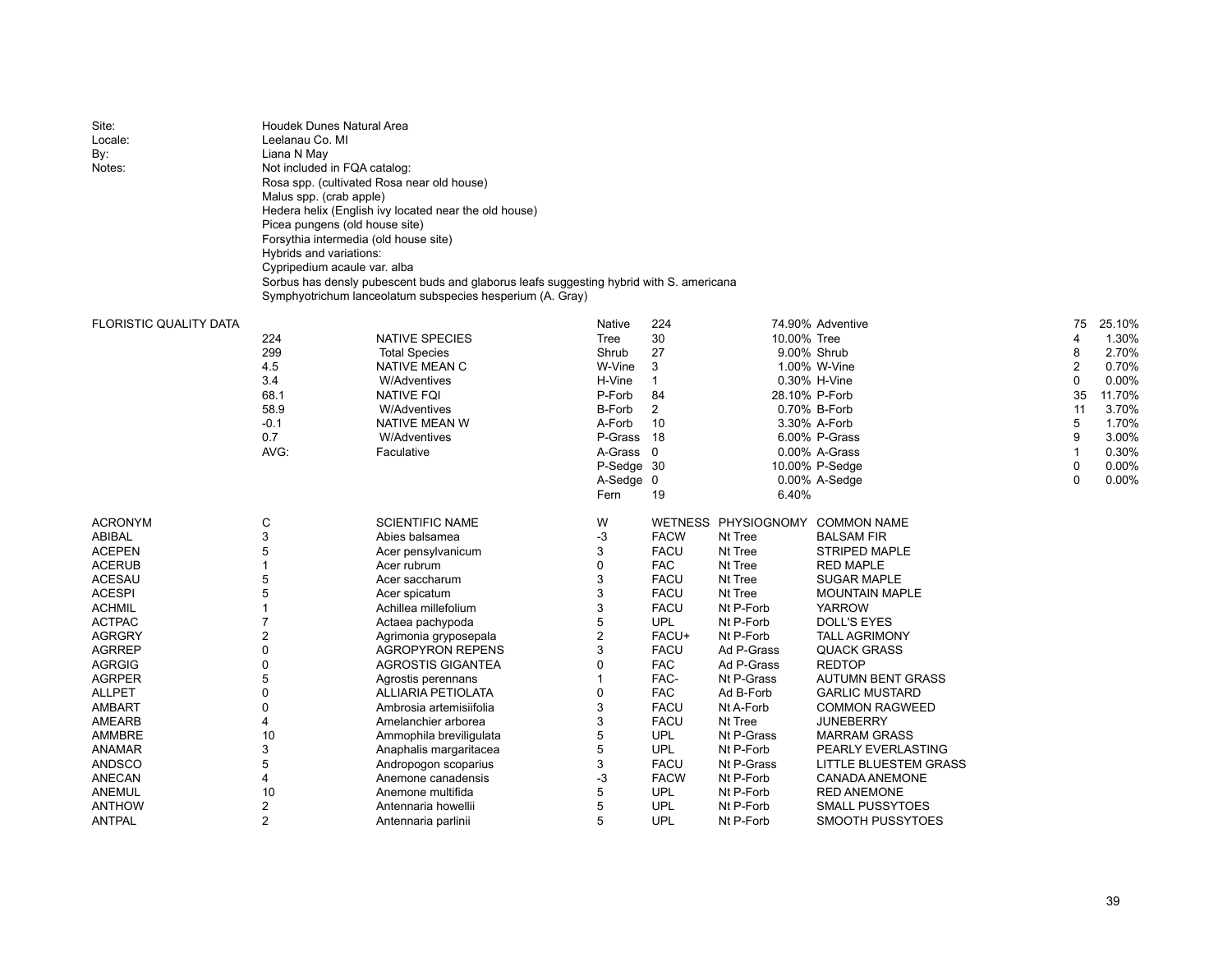| <b>APESPI</b> | 0                   | APERA SPICA-VENTI          | 5              | <b>UPL</b>  | Ad A-Grass | <b>APERA</b>                   |
|---------------|---------------------|----------------------------|----------------|-------------|------------|--------------------------------|
| <b>APOCAN</b> | 3                   | Apocynum cannabinum        | 0              | <b>FAC</b>  | Nt P-Forb  | <b>INDIAN HEMP</b>             |
| <b>ARANUD</b> | 5                   | Aralia nudicaulis          | 3              | <b>FACU</b> | Nt P-Forb  | <b>WILD SARSAPARILLA</b>       |
| <b>ARARAC</b> | 8                   | Aralia racemosa            | 5              | <b>UPL</b>  | Nt P-Forb  | <b>SPIKENARD</b>               |
| <b>ARCMIN</b> | $\mathbf 0$         | <b>ARCTIUM MINUS</b>       | 5              | <b>UPL</b>  | Ad B-Forb  | <b>COMMON BURDOCK</b>          |
| <b>ARCUVA</b> | 8                   | Arctostaphylos uva-ursi    | 5              | <b>UPL</b>  | Nt Shrub   | <b>BEARBERRY</b>               |
| <b>ARESER</b> | $\mathbf 0$         | ARENARIA SERPYLLIFOLIA     | 0              | <b>FAC</b>  | Ad A-Forb  | THYME LEAVED SANDWORT          |
| <b>ARITRI</b> | 5                   | Arisaema triphyllum        | $-2$           | FACW-       | Nt P-Forb  | <b>JACK IN THE PULPIT</b>      |
| <b>ARTVUL</b> | $\Omega$            | <b>ARTEMISIA VULGARIS</b>  | 5              | <b>UPL</b>  | Ad P-Forb  | <b>MUGWORT</b>                 |
| <b>ASCSYR</b> | $\mathbf{1}$        | Asclepias syriaca          | 5              | <b>UPL</b>  | Nt P-Forb  | <b>COMMON MILKWEED</b>         |
| <b>ASPOFF</b> | $\mathbf 0$         | ASPARAGUS OFFICINALIS      | 3              | <b>FACU</b> | Ad P-Forb  | ASPARAGUS                      |
| <b>ASTFIR</b> | $\overline{4}$      | Aster firmus               | -5             | <b>OBL</b>  | Nt P-Forb  | SMOOTH SWAMP ASTER             |
| <b>ASTLAN</b> | $\boldsymbol{2}$    | Aster lanceolatus          | -3             | <b>FACW</b> | Nt P-Forb  | <b>EASTERN LINED ASTER</b>     |
| <b>ASTLAT</b> | $\overline{2}$      | Aster lateriflorus         | $-2$           | FACW-       | Nt P-Forb  | SIDE FLOWERING ASTER           |
| <b>ASTMAC</b> | 4                   | Aster macrophyllus         | 5              | <b>UPL</b>  | Nt P-Forb  | <b>BIG LEAVED ASTER</b>        |
| <b>ASTPUN</b> | 5                   | Aster puniceus             | $-5$           | OBL         | Nt P-Forb  | <b>SWAMP ASTER</b>             |
| <b>ATHFIL</b> | $\overline{4}$      | Athyrium filix-femina      | 0              | <b>FAC</b>  | Nt Fern    | <b>LADY FERN</b>               |
| <b>BARVUL</b> | $\mathbf 0$         | <b>BARBAREA VULGARIS</b>   | 0              | <b>FAC</b>  | Ad B-Forb  | YELLOW ROCKET                  |
| <b>BERTHU</b> | $\mathbf 0$         | <b>BERBERIS THUNBERGII</b> | 4              | FACU-       | Ad Shrub   | JAPANESE BARBERRY              |
| <b>BERINC</b> | $\mathbf 0$         | <b>BERTEROA INCANA</b>     | 5              | <b>UPL</b>  | Ad A-Forb  | <b>HOARY ALYSSUM</b>           |
| <b>BETALL</b> | $\overline{7}$      | Betula alleghaniensis      | 0              | <b>FAC</b>  | Nt Tree    | YELLOW BIRCH                   |
| <b>BETPAP</b> | $\overline{2}$      | Betula papyrifera          | $\overline{2}$ | FACU+       | Nt Tree    | <b>PAPER BIRCH</b>             |
| <b>BIDCER</b> | 3                   | <b>Bidens cernuus</b>      | -5             | <b>OBL</b>  | Nt A-Forb  | NODDING BUR MARIGOLD           |
| <b>BIDCOM</b> | 5                   | <b>Bidens comosus</b>      | $-3$           | <b>FACW</b> | Nt A-Forb  | <b>SWAMP TICKSEED</b>          |
| <b>BOTMUL</b> | 5                   | Botrychium multifidum      | 3              | <b>FACU</b> | Nt Fern    | <b>LEATHER GRAPE FERN</b>      |
| <b>BROINE</b> | $\mathbf 0$         | <b>BROMUS INERMIS</b>      | 5              | UPL         | Ad P-Grass | <b>SMOOTH BROME</b>            |
| CALLON        | 10                  | Calamovilfa longifolia     | 5              | <b>UPL</b>  | Nt P-Grass | <b>SAND REED GRASS</b>         |
| <b>CALTPA</b> | 6                   | Caltha palustris           | -5             | <b>OBL</b>  | Nt P-Forb  | <b>MARSH MARIGOLD</b>          |
| CAMRAD        | $\mathbf 0$         | <b>CAMPSIS RADICANS</b>    | 0              | <b>FAC</b>  | Ad W-Vine  | <b>TRUMPET VINE</b>            |
| <b>CXARTT</b> | 3                   | Carex arctata              | 5              | <b>UPL</b>  | Nt P-Sedge | <b>SEDGE</b>                   |
| <b>CXCOMM</b> | $\overline{2}$      | Carex communis             | 5              | <b>UPL</b>  | Nt P-Sedge | <b>SEDGE</b>                   |
| <b>CXCOMO</b> | $\sqrt{5}$          | Carex comosa               | $-5$           | OBL         | Nt P-Sedge | <b>SEDGE</b>                   |
| <b>CXCRYP</b> | 10                  | Carex cryptolepis          | -5             | <b>OBL</b>  | Nt P-Sedge | <b>SEDGE</b>                   |
| <b>CXDISP</b> | 10                  | Carex disperma             | -5             | <b>OBL</b>  | Nt P-Sedge | <b>SEDGE</b>                   |
| <b>CXEBUR</b> | $\overline{7}$      | Carex eburnea              | 4              | FACU-       | Nt P-Sedge | <b>SEDGE</b>                   |
| <b>CXFLAV</b> | 4                   | Carex flava                | -5             | <b>OBL</b>  | Nt P-Sedge | <b>SEDGE</b>                   |
| <b>CXGRAN</b> | $\overline{2}$      | Carex granularis           | -4             | FACW+       | Nt P-Sedge | <b>SEDGE</b>                   |
| <b>CXHITC</b> | 5                   | Carex hitchcockiana        | 5              | <b>UPL</b>  | Nt P-Sedge | <b>SEDGE</b>                   |
| <b>CXINTE</b> | 3                   | Carex interior             | -5             | <b>OBL</b>  | Nt P-Sedge | <b>SEDGE</b>                   |
| <b>CXINTU</b> | 3                   | Carex intumescens          | -4             | FACW+       | Nt P-Sedge | <b>SEDGE</b>                   |
| <b>CXLEPA</b> | 5                   | Carex leptalea             | -5             | OBL         | Nt P-Sedge | <b>SEDGE</b>                   |
| <b>CXLEPO</b> | 3                   | Carex leptonervia          | 0              | <b>FAC</b>  | Nt P-Sedge | <b>SEDGE</b>                   |
| <b>CXLUPA</b> | $\overline{4}$      | Carex lupulina             | $-5$           | <b>OBL</b>  | Nt P-Sedge | <b>SEDGE</b>                   |
| <b>CXLURI</b> | 3                   | Carex lurida               | -5             | OBL         | Nt P-Sedge | <b>SEDGE</b>                   |
| <b>CXPENS</b> | 4                   | Carex pensylvanica         | 5              | <b>UPL</b>  | Nt P-Sedge | <b>SEDGE</b>                   |
| <b>CXROSE</b> | $\overline{2}$      | Carex rosea                | 5              | <b>UPL</b>  | Nt P-Sedge | <b>CURLY STYLED WOOD SEDGE</b> |
| <b>CXSCAB</b> | 4                   | Carex scabrata             | -5             | <b>OBL</b>  | Nt P-Sedge | <b>SEDGE</b>                   |
| <b>CXSTIP</b> | 1                   |                            | -5             | OBL         | Nt P-Sedge | <b>SEDGE</b>                   |
| <b>CXSTRI</b> |                     | Carex stipata              | -5             | OBL         |            |                                |
|               | $\overline{4}$<br>5 | Carex stricta              |                |             | Nt P-Sedge | <b>SEDGE</b>                   |
| <b>CXUTRI</b> |                     | Carex utriculata           | $-5$           | <b>OBL</b>  | Nt P-Sedge | <b>SEDGE</b>                   |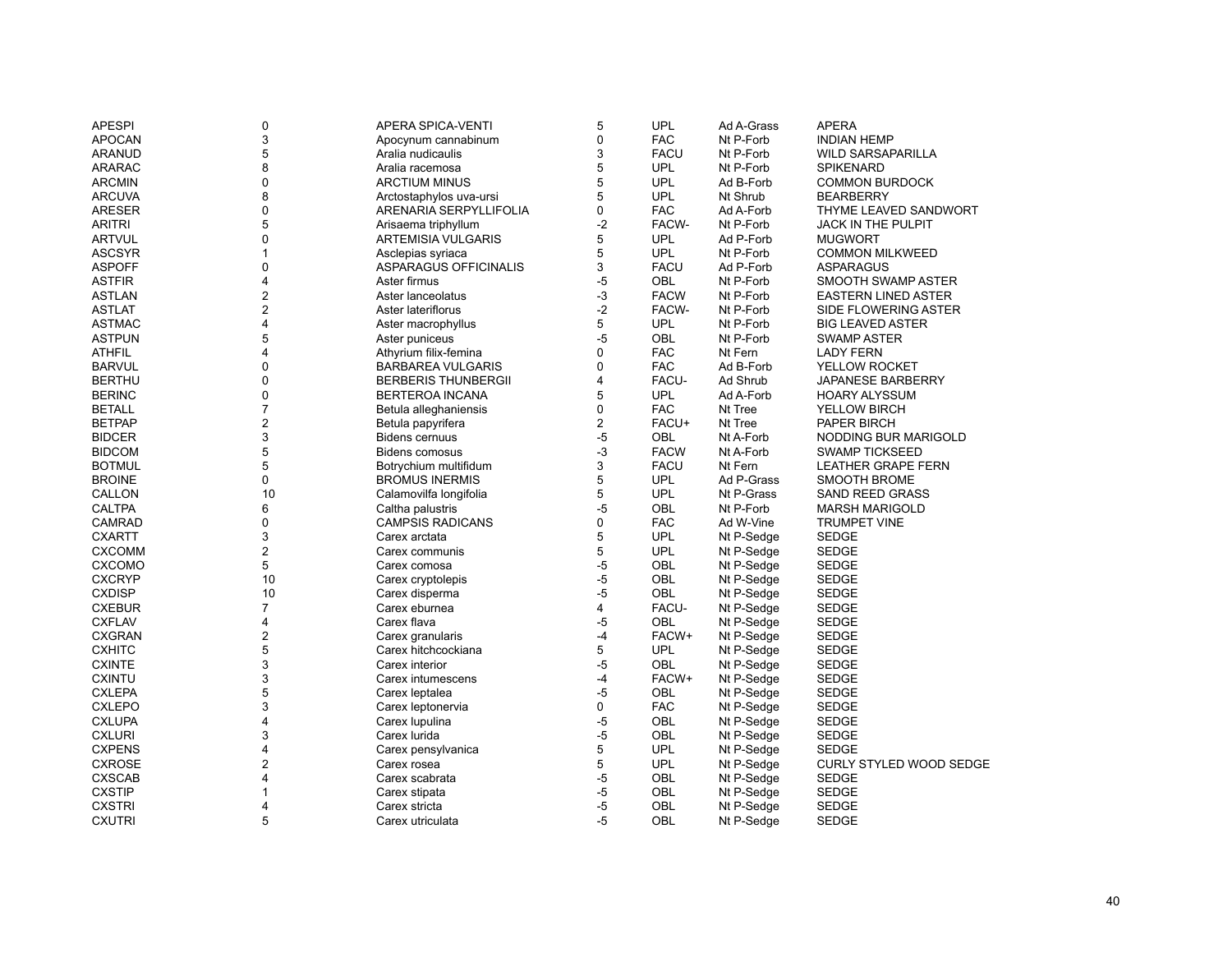| <b>CXVULP</b> | 1                       | Carex vulpinoidea                    | -5             | OBL         | Nt P-Sedge             | <b>SEDGE</b>                         |
|---------------|-------------------------|--------------------------------------|----------------|-------------|------------------------|--------------------------------------|
| <b>CELORB</b> | 0                       | CELASTRUS ORBICULATA                 | 5              | <b>UPL</b>  | Ad W-Vine              | <b>ORIENTAL BITTERSWEET</b>          |
| CENMAU        | 0                       | CENTAUREA MACULOSA                   | 5              | <b>UPL</b>  | Ad B-Forb              | <b>SPOTTED BLUET</b>                 |
| <b>CERFON</b> | 0                       | CERASTIUM FONTANUM                   | 3              | <b>FACU</b> | Ad P-Forb              | <b>MOUSE EAR CHICKWEED</b>           |
| <b>CHIUMB</b> | 8                       | Chimaphila umbellata                 | 5              | <b>UPL</b>  | Nt Shrub               | <b>PIPSISSEWA</b>                    |
| <b>CHRLEU</b> | 0                       | CHRYSANTHEMUM LEUCANTHEMUM           | 5              | <b>UPL</b>  | Ad P-Forb              | OX EYE DAISY                         |
| <b>CICINT</b> | 0                       | <b>CICHORIUM INTYBUS</b>             | 5              | <b>UPL</b>  | Ad P-Forb              | <b>CHICORY</b>                       |
| <b>CIRLUT</b> | $\overline{\mathbf{c}}$ | Circaea lutetiana                    | 3              | <b>FACU</b> | Nt P-Forb              | <b>ENCHANTER'S NIGHTSHADE</b>        |
| <b>CIRARV</b> | 0                       | <b>CIRSIUM ARVENSE</b>               | 3              | <b>FACU</b> | Ad P-Forb              | <b>CANADIAN THISTLE</b>              |
| <b>CIRPAL</b> | 0                       | <b>CIRSIUM PALUSTRE</b>              | $-4$           | FACW+       | Ad B-Forb              | <b>MARSH THISTLE</b>                 |
| <b>CIRVUL</b> | 0                       | <b>CIRSIUM VULGARE</b>               | 4              | FACU-       | Ad B-Forb              | <b>BULL THISTLE</b>                  |
| <b>CLEVIR</b> | 4                       | Clematis virginiana                  | 0              | <b>FAC</b>  | Nt W-Vine              | <b>VIRGIN'S BOWER</b>                |
| <b>CLIVUL</b> | 3                       | Clinopodium vulgare                  | 5              | <b>UPL</b>  | Nt P-Forb              | <b>WILD BASIL</b>                    |
| <b>CLIBOR</b> | 5                       | Clintonia borealis                   | $-1$           | FAC+        | Nt P-Forb              | BLUEBEAD LILY; CORN LILY             |
| <b>CONAME</b> | 10                      | Conopholis americana                 | 5              | <b>UPL</b>  | Nt P-Forb              | SQUAWROOT                            |
| <b>CONMAJ</b> | 0                       |                                      | 5              | <b>UPL</b>  |                        | LILY OF THE VALLEY                   |
| <b>CONCAN</b> | 0                       | CONVALLARIA MAJALIS                  | $\mathbf{1}$   | FAC-        | Ad P-Forb<br>Nt A-Forb | <b>HORSEWEED</b>                     |
|               |                         | Conyza canadensis                    |                |             |                        |                                      |
| <b>COPTRI</b> | 5                       | Coptis trifolia                      | $-3$           | <b>FACW</b> | Nt P-Forb              | <b>GOLDTHREAD</b>                    |
| CORODO        | 8                       | Corallorhiza odontorhiza             | 5              | <b>UPL</b>  | Nt P-Forb              | <b>FALL CORAL ROOT</b>               |
| CORFLO        | 8                       | Cornus florida                       | $\overline{4}$ | FACU-       | Nt Tree                | <b>FLOWERING DOGWOOD</b>             |
| <b>CORSTO</b> | $\overline{\mathbf{c}}$ | Cornus stolonifera                   | -3             | <b>FACW</b> | Nt Shrub               | RED OSIER DOGWOOD                    |
| <b>CYPACA</b> | 5                       | Cypripedium acaule                   | $-3$           | <b>FACW</b> | Nt P-Forb              | PINK LADY'S SLIPPER; MOCCASIN FLOWER |
| <b>CYCAPU</b> | 5                       | Cypripedium calceolus var. pubescens | $-1$           | FAC+        | Nt P-Forb              | LARGE YELLOW LADY'S SLIPPER          |
| <b>CYPREG</b> | 9                       | Cypripedium reginae                  | $-4$           | FACW+       | Nt P-Forb              | SHOWY or QUEEN'S LADY SLIPPER        |
| <b>CYSBUL</b> | 5                       | Cystopteris bulbifera                | $-2$           | FACW-       | Nt Fern                | <b>BULBLET FERN</b>                  |
| <b>DACGLO</b> | 0                       | DACTYLIS GLOMERATA                   | 3              | <b>FACU</b> | Ad P-Grass             | <b>ORCHARD GRASS</b>                 |
| <b>DANSPI</b> | 4                       | Danthonia spicata                    | 5              | <b>UPL</b>  | Nt P-Grass             | POVERTY GRASS; OATGRASS              |
| <b>DAUCAR</b> | 0                       | <b>DAUCUS CAROTA</b>                 | 5              | <b>UPL</b>  | Ad B-Forb              | <b>QUEEN ANNE'S LACE</b>             |
| <b>DECVER</b> | $\overline{7}$          | Decodon verticillatus                | $-5$           | <b>OBL</b>  | Nt Shrub               | WHORLED or SWAMP LOOSESTRIFE         |
| <b>DIELON</b> | 4                       | Diervilla lonicera                   | 5              | <b>UPL</b>  | Nt Shrub               | <b>BUSH HONEYSUCKLE</b>              |
| <b>DIPTRI</b> | $\overline{7}$          | Diphasiastrum tristrachyum           | 5              | <b>UPL</b>  | Nt Fern Ally           | <b>GROUND CEDAR</b>                  |
| <b>DROROT</b> | 6                       | Drosera rotundifolia                 | $-5$           | OBL         | Nt P-Forb              | ROUND LEAVED SUNDEW                  |
| <b>DRYCAR</b> | 5                       | Dryopteris carthusiana               | $-2$           | FACW-       | Nt Fern                | SPINULOSE WOODFERN                   |
| <b>DRYCRI</b> | 6                       | Dryopteris cristata                  | $-5$           | OBL         | Nt Fern                | <b>CRESTED SHIELD FERN</b>           |
| <b>ELAUMB</b> | 0                       | ELAEAGNUS UMBELLATA                  | 3              | <b>FACU</b> | Ad Shrub               | <b>AUTUMN OLIVE</b>                  |
| <b>ELEELL</b> | 6                       | Eleocharis elliptica                 | $-3$           | <b>FACW</b> | Nt P-Sedge             | GOLDEN SEEDED SPIKE RUSH             |
| <b>ELEERY</b> | 4                       | Eleocharis erythropoda               | $-5$           | <b>OBL</b>  | Nt P-Sedge             | <b>SPIKE RUSH</b>                    |
| <b>ELEROS</b> | 10                      | Eleocharis rostellata                | $-5$           | OBL         | Nt P-Sedge             | SPIKE RUSH                           |
| <b>EPIVIR</b> | 10                      | Epifagus virginiana                  | 5              | <b>UPL</b>  | Nt P-Forb              | <b>BEECH DROPS</b>                   |
| <b>EPIPAR</b> | 0                       | EPILOBIUM PARVIFLORUM                | 3              | <b>FACU</b> | Ad P-Forb              | <b>WILLOW HERB</b>                   |
| <b>EPIHEL</b> | 0                       | <b>EPIPACTIS HELLEBORINE</b>         | 5              | <b>UPL</b>  | Ad P-Forb              | <b>HELLEBORINE</b>                   |
| <b>EQUARV</b> | 0                       | Equisetum arvense                    | 0              | <b>FAC</b>  | Nt Fern Ally           | <b>COMMON HORSETAIL</b>              |
| <b>EQUFLU</b> | $\overline{7}$          | Equisetum fluviatile                 | $-5$           | OBL         | Nt Fern Ally           | <b>WATER HORSETAIL</b>               |
| <b>EQUSCI</b> | $\overline{7}$          | Equisetum scirpoides                 | $-1$           | FAC+        | Nt Fern Ally           | <b>DWARF SCOURING RUSH</b>           |
| <b>ERIANG</b> | 10                      | Eriophorum angustifolium             | $-5$           | OBL         | Nt P-Sedge             | NARROW LEAVED COTTON GRASS           |
| <b>ERUGAL</b> | 0                       | ERUCASTRUM GALLICUM                  | 5              | <b>UPL</b>  | Ad A-Forb              | <b>DOG MUSTARD</b>                   |
| <b>EUPMAM</b> | 4                       | Eupatorium maculatum                 | $-5$           | <b>OBL</b>  | Nt P-Forb              | <b>JOE PYE WEED</b>                  |
| <b>EUPPER</b> | 4                       | Eupatorium perfoliatum               | $-4$           | FACW+       | Nt P-Forb              | <b>COMMON BONESET</b>                |
| <b>EUPESU</b> | 0                       | EUPHORBIA ESULA                      | 5              | <b>UPL</b>  | Ad P-Forb              | <b>LEAFY SPURGE</b>                  |
| <b>EUTGRA</b> | 3                       | Euthamia graminifolia                | $-2$           | FACW-       | Nt P-Forb              | <b>GRASS LEAVED GOLDENROD</b>        |
|               |                         |                                      |                |             |                        |                                      |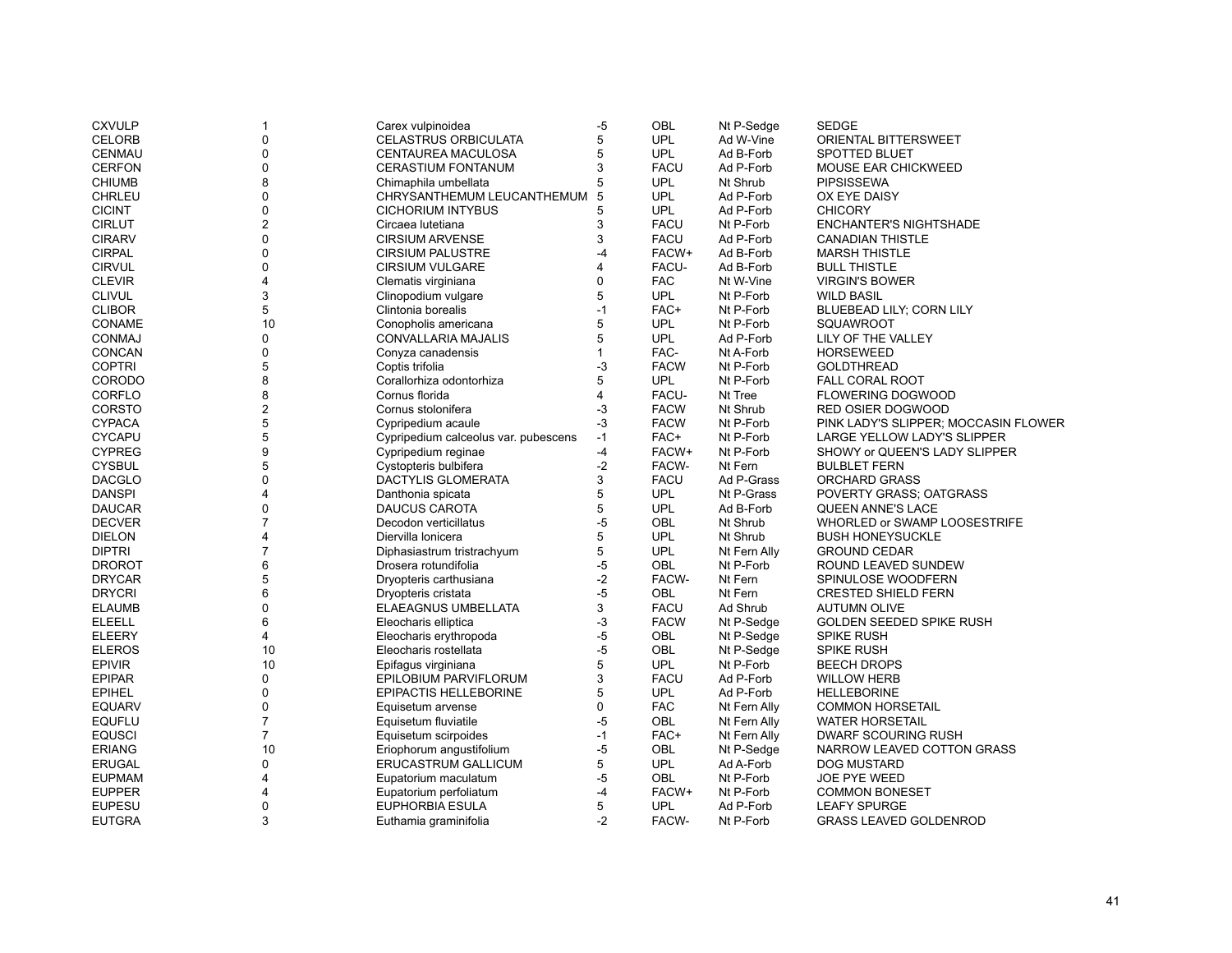| <b>FAGGRA</b> | 6              | Fagus grandifolia              | 3              | <b>FACU</b> | Nt Tree      | <b>AMERICAN BEECH</b>         |
|---------------|----------------|--------------------------------|----------------|-------------|--------------|-------------------------------|
| <b>FESSAX</b> | 6              | Festuca saximontana            | 5              | <b>UPL</b>  | Nt P-Grass   | <b>FESCUE</b>                 |
| <b>FESSUB</b> | 5              | Festuca subverticillata        | $\overline{2}$ | FACU+       | Nt P-Grass   | NODDING FESCUE                |
| <b>FRAVIR</b> | 2              | Fragaria virginiana            | $\mathbf{1}$   | FAC-        | Nt P-Forb    | <b>WILD STRAWBERRY</b>        |
| <b>FRAAME</b> | 5              | Fraxinus americana             | 3              | <b>FACU</b> | Nt Tree      | <b>WHITE ASH</b>              |
| <b>FRANIG</b> | 6              | Fraxinus nigra                 | $-4$           | FACW+       | Nt Tree      | <b>BLACK ASH</b>              |
| <b>GALODO</b> | 0              | <b>GALIUM ODORATUM</b>         | 5              | UPL         | Ad P-Forb    | <b>SWEET WOODRUFF</b>         |
| <b>GALTRR</b> | 4              | Galium triflorum               | $\overline{2}$ | FACU+       | Nt P-Forb    | FRAGRANT BEDSTRAW             |
| <b>GAUPRO</b> | 5              | Gaultheria procumbens          | 3              | <b>FACU</b> | Nt Shrub     | <b>WINTERGREEN</b>            |
| <b>GERROB</b> | 3              | Geranium robertianum           | 5              | <b>UPL</b>  | Nt A-Forb    | <b>HERB ROBERT</b>            |
| <b>GEURIV</b> | $\overline{7}$ | Geum rivale                    | $-5$           | OBL         | Nt P-Forb    | PURPLE AVENS                  |
| <b>GLYSTR</b> | 4              | Glyceria striata               | $-5$           | OBL         | Nt P-Grass   | <b>FOWL MANNA GRASS</b>       |
| <b>GYMDRY</b> | 5              | Gymnocarpium dryopteris        | 0              | <b>FAC</b>  | Nt Fern      | <b>OAK FERN</b>               |
| <b>HACVIR</b> | $\mathbf{1}$   | Hackelia virginiana            | $\mathbf{1}$   | FAC-        | Nt P-Forb    | <b>BEGGAR'S LICE</b>          |
| <b>HEMFUL</b> | $\mathbf 0$    | <b>HEMEROCALLIS FULVA</b>      | 5              | <b>UPL</b>  | Ad P-Forb    | <b>ORANGE DAY LILY</b>        |
| <b>HESMAT</b> | 0              | <b>HESPERIS MATRONALIS</b>     | 5              | <b>UPL</b>  | Ad P-Forb    | <b>DAME'S ROCKET</b>          |
| <b>HIEAUR</b> | 0              | HIERACIUM AURANTIACUM          | 5              | <b>UPL</b>  | Ad P-Forb    | ORANGE HAWKWEED               |
| <b>HIEPAN</b> | 10             | Hieracium paniculatum          | 5              | <b>UPL</b>  | Nt P-Forb    | PANICLED HAWKWEED             |
| <b>HIEPIS</b> | 0              | <b>HIERACIUM PILOSELLOIDES</b> | 5              | <b>UPL</b>  | Ad P-Forb    | <b>GLAUCOUS KING DEVIL</b>    |
| <b>HOLLAN</b> | 0              | <b>HOLCUS LANATUS</b>          | $\overline{4}$ | FACU-       | Ad P-Grass   | <b>VELVET GRASS</b>           |
| <b>HUDTOM</b> | 10             | Hudsonia tomentosa             | 5              | <b>UPL</b>  | Nt Shrub     | <b>BEACH HEATH</b>            |
| <b>HUMLUP</b> | 3              | Humulus lupulus                | 3              | <b>FACU</b> | Nt H-Vine    | <b>COMMON HOP</b>             |
| <b>HYPPER</b> | 0              | <b>HYPERICUM PERFORATUM</b>    | 5              | <b>UPL</b>  | Ad P-Forb    | <b>COMMON ST. JOHN'S WORT</b> |
| <b>ILEVER</b> | 5              | llex verticillata              | $-4$           | FACW+       | Nt Shrub     | <b>MICHIGAN HOLLY</b>         |
| <b>IMPCAP</b> | $\overline{c}$ | Impatiens capensis             | -3             | <b>FACW</b> | Nt A-Forb    | SPOTTED TOUCH ME NOT          |
| <b>JUNBAL</b> | 4              | Juncus balticus                | $-5$           | <b>OBL</b>  | Nt P-Forb    | <b>RUSH</b>                   |
| <b>JUNBRP</b> | $\overline{7}$ | Juncus brachycephalus          | $-5$           | OBL         | Nt P-Forb    | <b>RUSH</b>                   |
| <b>JUNBRE</b> | 8              | Juncus brevicaudatus           | $-5$           | OBL         | Nt P-Forb    | <b>RUSH</b>                   |
| <b>JUNDUD</b> | $\mathbf{1}$   | Juncus dudleyi                 | $\mathbf 0$    | <b>FAC</b>  | Nt P-Forb    | <b>DUDLEY'S RUSH</b>          |
| <b>JUNEFF</b> | 3              | Juncus effusus                 | $-5$           | <b>OBL</b>  | Nt P-Forb    | <b>SOFT STEMMED RUSH</b>      |
| <b>JUNNOD</b> | 5              | Juncus nodosus                 | $-5$           | <b>OBL</b>  | Nt P-Forb    | <b>JOINT RUSH</b>             |
| <b>JUNCOI</b> | 4              | Juniperus communis             | 3              | <b>FACU</b> | Nt Shrub     | COMMON or GROUND JUNIPER      |
| <b>JUNHOR</b> | 10             |                                | $\mathbf{1}$   | FAC-        | Nt Shrub     | <b>CREEPING JUNIPER</b>       |
| <b>LACCAN</b> |                | Juniperus horizontalis         | $\overline{2}$ | FACU+       | Nt B-Forb    | <b>TALL LETTUCE</b>           |
|               | 2<br>5         | Lactuca canadensis             | $-3$           |             |              |                               |
| <b>LARLAR</b> | 3              | Larix laricina                 | $-5$           | <b>FACW</b> | Nt Tree      | <b>TAMARACK</b>               |
| <b>LEEORY</b> |                | Leersia oryzoides              |                | OBL         | Nt P-Grass   | <b>CUT GRASS</b>              |
| <b>LEMMIN</b> | 5              | Lemna minor                    | $-5$           | <b>OBL</b>  | Nt A-Forb    | <b>SMALL DUCKWEED</b>         |
| <b>LEOCAR</b> | 0              | LEONURUS CARDIACA              | 5              | <b>UPL</b>  | Ad P-Forb    | <b>MOTHERWORT</b>             |
| <b>LEPCAM</b> | $\mathbf 0$    | <b>LEPIDIUM CAMPESTRE</b>      | 5              | <b>UPL</b>  | Ad B-Forb    | <b>FIELD CRESS</b>            |
| LILLAN        | 0              | LILIUM LANCIFOLIUM             | 5              | <b>UPL</b>  | Ad P-Forb    | <b>TIGER LILY</b>             |
| <b>LINBOR</b> | 6              | Linnaea borealis               | $\mathbf 0$    | <b>FAC</b>  | Nt P-Forb    | <b>TWINFLOWER</b>             |
| <b>LIPLOE</b> | 5              | Liparis loeselii               | $-4$           | FACW+       | Nt P-Forb    | LOESEL'S TWAYBLADE            |
| <b>LONCAN</b> | 5              | Lonicera canadensis            | 3              | <b>FACU</b> | Nt Shrub     | AMERICAN FLY HONEYSUCKLE      |
| <b>LONMOR</b> | 0              | LONICERA MORROWII              | 5              | <b>UPL</b>  | Ad Shrub     | <b>MORROW HONEYSUCKLE</b>     |
| <b>LONBEL</b> | 0              | LONICERA XBELLA                | 3              | <b>FACU</b> | Ad Shrub     | <b>HYBRID HONEYSUCKLE</b>     |
| <b>LYCANN</b> | 5              | Lycopodium annotinum           | 0              | <b>FAC</b>  | Nt Fern Ally | <b>STIFF CLUBMOSS</b>         |
| <b>LYCCLA</b> | 4              | Lycopodium clavatum            | $\mathbf 0$    | <b>FAC</b>  | Nt Fern Ally | RUNNING GROUND PINE           |
| <b>LYCOBS</b> | 5              | Lycopodium obscurum            | 3              | <b>FACU</b> | Nt Fern Ally | <b>GROUND PINE</b>            |
| <b>LYCAME</b> | $\overline{2}$ | Lycopus americanus             | -5             | OBL         | Nt P-Forb    | <b>COMMON WATER HOREHOUND</b> |
| <b>LYCUNI</b> | $\overline{2}$ | Lycopus uniflorus              | $-5$           | <b>OBL</b>  | Nt P-Forb    | <b>NORTHERN BUGLE WEED</b>    |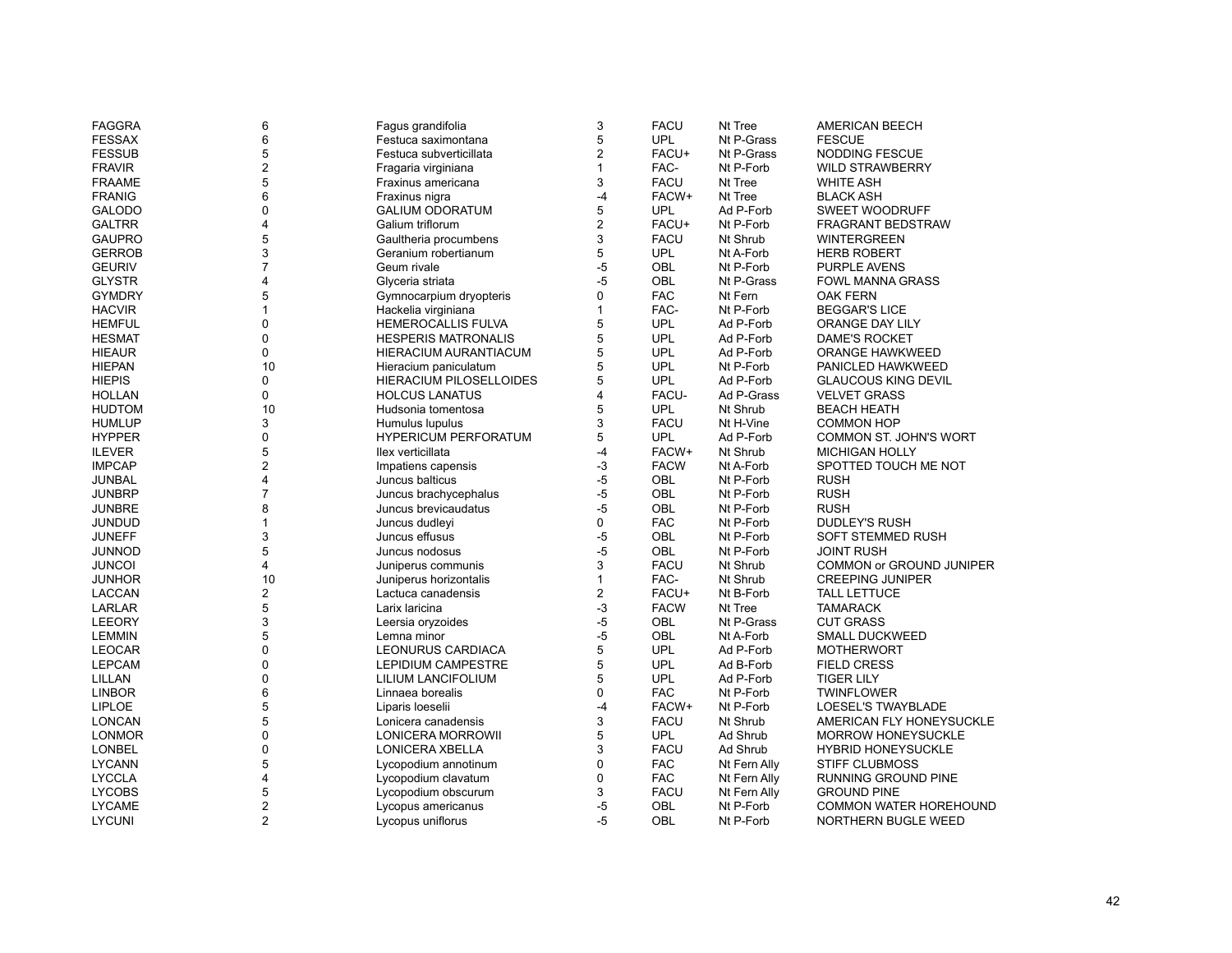| <b>MAICAC</b> | 4                | Maianthemum canadense     | $\pmb{0}$               | <b>FAC</b>  | Nt P-Forb               | CANADA MAYFLOWER               |
|---------------|------------------|---------------------------|-------------------------|-------------|-------------------------|--------------------------------|
| <b>MALPUM</b> | $\mathbf 0$      | <b>MALUS PUMILA</b>       | 5                       | <b>UPL</b>  | Ad Tree                 | <b>APPLE</b>                   |
| <b>MEDVIR</b> | 10               | Medeola virginiana        | 5                       | <b>UPL</b>  | Nt P-Forb               | INDIAN CUCUMBER ROOT           |
| <b>MELLIN</b> | 6                | Melampyrum lineare        | 1                       | FAC-        | Nt A-Forb               | <b>COW WHEAT</b>               |
| <b>MELALB</b> | $\mathbf 0$      | <b>MELILOTUS ALBA</b>     | 3                       | <b>FACU</b> | Ad B-Forb               | WHITE SWEET CLOVER             |
| <b>MENARV</b> | 3                | Mentha arvensis           | $-3$                    | <b>FACW</b> | Nt P-Forb               | <b>WILD MINT</b>               |
| <b>MENPIP</b> | $\mathbf 0$      | <b>MENTHA PIPERITA</b>    | $-5$                    | <b>OBL</b>  | Ad P-Forb               | PEPPERMINT                     |
| <b>MITREP</b> | 5                | Mitchella repens          | $\overline{\mathbf{c}}$ | FACU+       | Nt P-Forb               | PARTRIDGE BERRY                |
| <b>MITNUD</b> | 8                | Mitella nuda              | $-3$                    | <b>FACW</b> | Nt P-Forb               | NAKED MITERWORT                |
| <b>MONHYP</b> | 6                | Monotropa hypopithys      | 5                       | <b>UPL</b>  | Nt P-Forb               | <b>PINESAP</b>                 |
| <b>MONOUN</b> | 5                | Monotropa uniflora        | 3                       | <b>FACU</b> | Nt P-Forb               | <b>INDIAN PIPE</b>             |
| <b>MUHSYL</b> | 8                | Muhlenbergia sylvatica    | $-3$                    | <b>FACW</b> | Nt P-Grass              | <b>WOODLAND SATIN GRASS</b>    |
| <b>MYOLAX</b> | 6                | Myosotis laxa             | $-5$                    | OBL         | Nt P-Forb               | SMALL FORGET ME NOT            |
| <b>MYOSYL</b> | 0                | <b>MYOSOTIS SYLVATICA</b> | 5                       | <b>UPL</b>  | Ad P-Forb               | WOODLAND FORGET ME NOT         |
| <b>NASOFF</b> | $\mathbf 0$      | NASTURTIUM OFFICINALE     | $-5$                    | <b>OBL</b>  | Ad P-Grass              | <b>WATERCRESS</b>              |
| <b>OENBIE</b> | $\boldsymbol{2}$ | Oenothera biennis         | 3                       | <b>FACU</b> | Nt B-Forb               | <b>COMMON EVENING PRIMROSE</b> |
| <b>ONOSEN</b> | $\overline{2}$   | Onoclea sensibilis        | $-3$                    | <b>FACW</b> | Nt Fern                 | <b>SENSITIVE FERN</b>          |
| <b>OSMLON</b> | 3                | Osmorhiza longistylis     | 4                       | FACU-       | Nt P-Forb               | SMOOTH SWEET CICELY            |
| <b>OSMCIN</b> | 5                | Osmunda cinnamomea        | $-3$                    | <b>FACW</b> | Nt Fern                 | <b>CINNAMON FERN</b>           |
| <b>OSMREG</b> | 5                | Osmunda regalis           | $-5$                    | <b>OBL</b>  | Nt Fern                 | <b>ROYAL FERN</b>              |
| <b>OSTVIR</b> | 5                | Ostrya virginiana         | 4                       | FACU-       | Nt Tree                 | IRONWOOD; HOP HORNBEAM         |
| <b>PANDEP</b> | 4                | Panicum depauperatum      | 5                       | <b>UPL</b>  | Nt P-Grass              | <b>PANIC GRASS</b>             |
| <b>PANIMP</b> | 3                | Panicum implicatum        | 0                       | <b>FAC</b>  | Nt P-Grass              | <b>PANIC GRASS</b>             |
| <b>PANMER</b> | $\overline{7}$   | Panicum meridionale       | 5                       | <b>UPL</b>  | Nt P-Grass              | <b>MAT PANIC GRASS</b>         |
| <b>PANVIR</b> | 4                | Panicum virgatum          | $-1$                    | FAC+        | Nt P-Grass              | <b>SWITCH GRASS</b>            |
| PETPAL        | 10               | Petasites palmatus        | $-3$                    | <b>FACW</b> | Nt P-Forb               | SWEET COLTSFOOT                |
| PHAARU        | $\Omega$         | Phalaris arundinacea      | $-4$                    | FACW+       | Nt P-Grass              | <b>REED CANARY GRASS</b>       |
| <b>PHLPRA</b> | $\mathbf 0$      |                           | 3                       | <b>FACU</b> |                         | <b>TIMOTHY</b>                 |
| PHLPAN        | $\mathbf 0$      | PHLEUM PRATENSE           | 3                       | <b>FACU</b> | Ad P-Grass<br>Ad P-Forb |                                |
|               |                  | PHLOX PANICULATA          | 5                       |             |                         | <b>GARDEN PHLOX</b>            |
| <b>PHYHET</b> | 3                | Physalis heterophylla     |                         | <b>UPL</b>  | Nt P-Forb               | <b>CLAMMY GROUND CHERRY</b>    |
| <b>PHYVIA</b> | 8                | Physostegia virginiana    | $-3$                    | <b>FACW</b> | Nt P-Forb               | <b>FALSE DRAGONHEAD</b>        |
| <b>PICGLA</b> | 3                | Picea glauca              | 3                       | <b>FACU</b> | Nt Tree                 | <b>WHITE SPRUCE</b>            |
| <b>PINBAN</b> | 5                | Pinus banksiana           | 3                       | <b>FACU</b> | Nt Tree                 | <b>JACK PINE</b>               |
| <b>PINRES</b> | 6                | Pinus resinosa            | 3                       | <b>FACU</b> | Nt Tree                 | <b>RED PINE</b>                |
| <b>PINSTR</b> | 3                | Pinus strobus             | 3                       | <b>FACU</b> | Nt Tree                 | <b>WHITE PINE</b>              |
| <b>PLALAN</b> | 0                | PLANTAGO LANCEOLATA       | 0                       | <b>FAC</b>  | Ad P-Forb               | <b>ENGLISH PLANTAIN</b>        |
| <b>PLAMAJ</b> | $\mathbf 0$      | PLANTAGO MAJOR            | $-1$                    | FAC+        | Ad P-Forb               | <b>COMMON PLANTAIN</b>         |
| <b>PLARUG</b> | $\mathbf 0$      | Plantago rugelii          | 0                       | <b>FAC</b>  | Nt A-Forb               | RED STALKED PLANTAIN           |
| <b>PLAHYP</b> | 5                | Platanthera hyperborea    | $-4$                    | FACW+       | Nt P-Forb               | TALL NORTHERN BOG ORCHID       |
| <b>POACOM</b> | $\mathbf 0$      | POA COMPRESSA             | 2                       | FACU+       | Ad P-Grass              | <b>CANADA BLUEGRASS</b>        |
| <b>POAPRA</b> | 0                | POA PRATENSIS             | $\mathbf{1}$            | FAC-        | Ad P-Grass              | <b>KENTUCKY BLUEGRASS</b>      |
| <b>POASYL</b> | 8                | Poa sylvestris            | 0                       | <b>FAC</b>  | Nt P-Grass              | <b>WOODLAND BLUEGRASS</b>      |
| <b>POLPUB</b> | 5                | Polygonatum pubescens     | 5                       | <b>UPL</b>  | Nt P-Forb               | DOWNY SOLOMON SEAL             |
| <b>POLHYS</b> | 5                | Polygonum hydropiperoides | $-5$                    | OBL         | Nt P-Forb               | <b>WATER PEPPER</b>            |
| <b>POPBAL</b> | 2                | Populus balsamifera       | $-3$                    | <b>FACW</b> | Nt Tree                 | <b>BALSAM POPLAR</b>           |
| <b>POPGRA</b> | 4                | Populus grandidentata     | 3                       | <b>FACU</b> | Nt Tree                 | <b>BIG TOOTHED ASPEN</b>       |
| <b>POPTRE</b> | 1                | Populus tremuloides       | 0                       | <b>FAC</b>  | Nt Tree                 | <b>QUAKING ASPEN</b>           |
| <b>POTARE</b> | 0                | POTENTILLA ARGENTEA       | 3                       | <b>FACU</b> | Ad P-Forb               | SILVERY CINQUEFOIL             |
| <b>PRUVUL</b> | $\mathbf 0$      | PRUNELLA VULGARIS         | $\Omega$                | <b>FAC</b>  | Nt P-Forb               | <b>LAWN PRUNELLA</b>           |
| <b>PRUPEN</b> | 3                | Prunus pensylvanica       | 4                       | FACU-       | Nt Tree                 | <b>PIN CHERRY</b>              |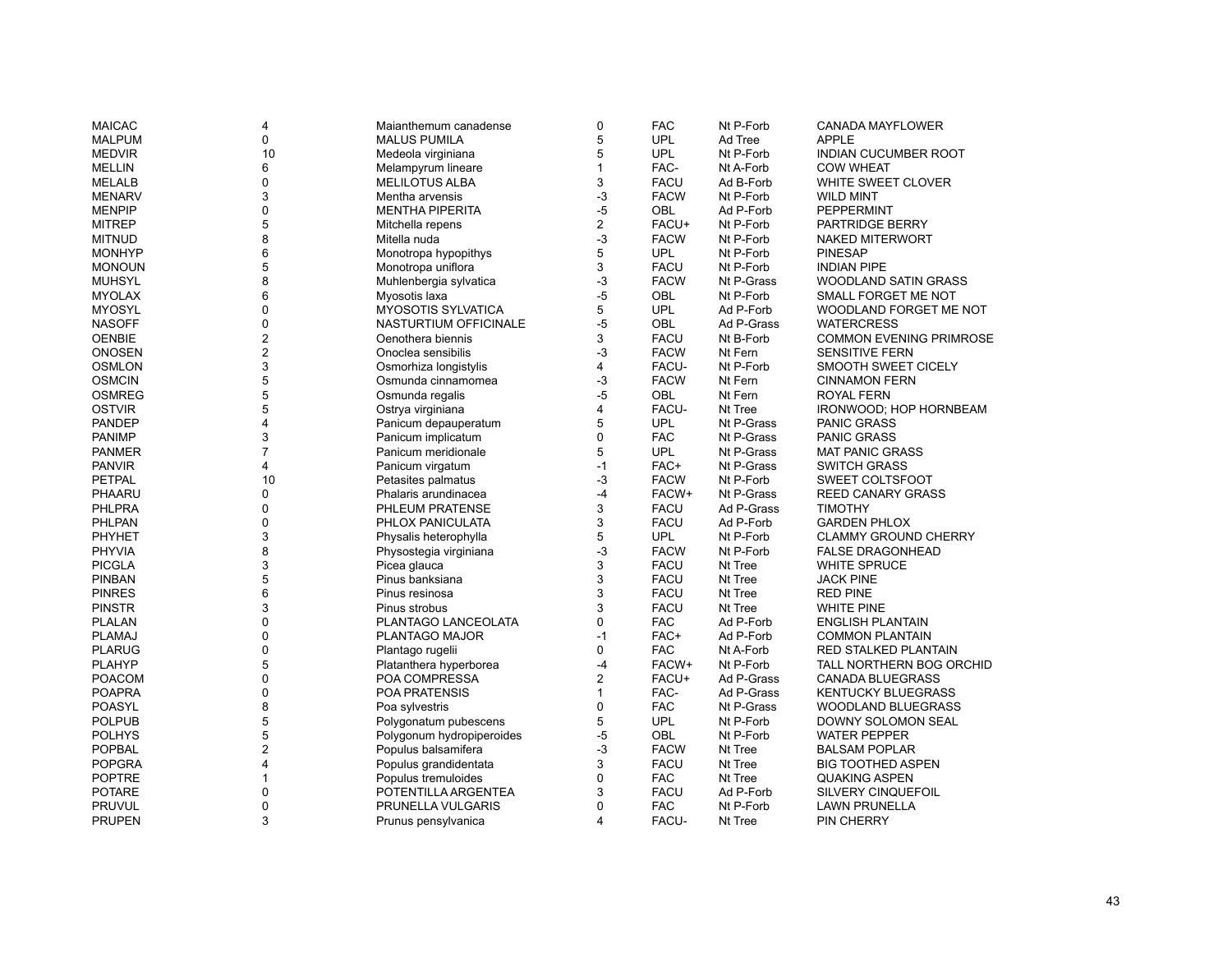| <b>PRUSER</b> | 2              | Prunus serotina                | 3              | <b>FACU</b> | Nt Tree    | <b>WILD BLACK CHERRY</b>      |
|---------------|----------------|--------------------------------|----------------|-------------|------------|-------------------------------|
| <b>PRUVIR</b> | $\overline{c}$ | Prunus virginiana              | $\mathbf{1}$   | FAC-        | Nt Shrub   | <b>CHOKE CHERRY</b>           |
| PTEAQU        | 0              | Pteridium aquilinum            | 3              | <b>FACU</b> | Nt Fern    | <b>BRACKEN FERN</b>           |
| <b>PYRASA</b> | 8              | Pyrola asarifolia              | $-3$           | <b>FACW</b> | Nt P-Forb  | <b>PINK PYROLA</b>            |
| <b>QUERUB</b> | 5              | Quercus rubra                  | 3              | <b>FACU</b> | Nt Tree    | <b>RED OAK</b>                |
| <b>RANACR</b> | 0              | RANUNCULUS ACRIS               | $-2$           | FACW-       | Ad P-Forb  | TALL or COMMON BUTTERCUP      |
| <b>RANREC</b> | 5              | Ranunculus recurvatus          | $-3$           | <b>FACW</b> | Nt A-Forb  | <b>HOOKED CROWFOOT</b>        |
| <b>RHAALN</b> | 8              | Rhamnus alnifolia              | $-5$           | OBL         | Nt Shrub   | ALDER LEAVED BUCKTHORN        |
| <b>RHACAT</b> | 0              | RHAMNUS CATHARTICA             | 3              | <b>FACU</b> | Ad Tree    | <b>COMMON BUCKTHORN</b>       |
| <b>RHUTYP</b> | $\overline{c}$ | Rhus typhina                   | 5              | <b>UPL</b>  | Nt Tree    | <b>STAGHORN SUMAC</b>         |
| <b>RIBCYN</b> | 4              | Ribes cynosbati                | 5              | <b>UPL</b>  | Nt Shrub   | PRICKLY or WILD GOOSEBERRY    |
| <b>RIBLAC</b> | 6              | Ribes lacustre                 | $-3$           | <b>FACW</b> | Nt Shrub   | <b>SWAMP BLACK CURRANT</b>    |
| <b>ROBPSE</b> | 0              | ROBINIA PSEUDOACACIA           | 4              | FACU-       | Ad Tree    | <b>BLACK LOCUST</b>           |
| <b>ROSBLA</b> | 3              | Rosa blanda                    | 3              | <b>FACU</b> | Nt Shrub   | <b>WILD ROSE</b>              |
| <b>ROSCIN</b> | 0              | ROSA CINNAMOMEA                | 5              | <b>UPL</b>  | Ad Shrub   | <b>CINNAMON ROSE</b>          |
| <b>ROSMUL</b> | 0              | ROSA MULTIFLORA                | 3              | <b>FACU</b> | Ad Shrub   | <b>MULTIFLORA ROSE</b>        |
| <b>ROSPAL</b> | 5              | Rosa palustris                 | $-5$           | <b>OBL</b>  | Nt Shrub   | <b>SWAMP ROSE</b>             |
| <b>RUBALL</b> | $\mathbf{1}$   | Rubus allegheniensis           | $\mathbf 2$    | FACU+       | Nt Shrub   | <b>COMMON BLACKBERRY</b>      |
| <b>RUBOCC</b> | 1              | Rubus occidentalis             | 5              | <b>UPL</b>  | Nt Shrub   | <b>BLACK RASPBERRY</b>        |
| <b>RUBPAR</b> | 6              | Rubus parviflorus              | $\overline{c}$ | FACU+       | Nt Shrub   | THIMBLEBERRY                  |
| <b>RUBPUB</b> | 4              | Rubus pubescens                | $-4$           | FACW+       | Nt P-Forb  | <b>DWARF RASPBERRY</b>        |
| <b>RUBSTR</b> | $\overline{2}$ | Rubus strigosus                | $-2$           | FACW-       | Nt Shrub   | <b>WILD RED RASPBERRY</b>     |
| <b>RUMACL</b> | 0              | RUMEX ACETOSELLA               | 0              | <b>FAC</b>  | Ad P-Forb  | SHEEP SORREL                  |
| <b>RUMOBT</b> | 0              | <b>RUMEX OBTUSIFOLIUS</b>      | $-3$           | <b>FACW</b> | Ad P-Forb  | <b>BITTER DOCK</b>            |
| <b>SALDIS</b> | 1              | Salix discolor                 | $-3$           | <b>FACW</b> | Nt Shrub   | <b>PUSSY WILLOW</b>           |
| <b>SALEXI</b> | 1              | Salix exigua                   | $-5$           | OBL         | Nt Shrub   | SANDBAR WILLOW                |
| <b>SALNIG</b> | 5              | Salix nigra                    | $-5$           | <b>OBL</b>  | Nt Tree    | <b>BLACK WILLOW</b>           |
| <b>SALSEC</b> | 6              | Salix sericea                  | $-5$           | OBL         | Nt Shrub   | <b>SILKY WILLOW</b>           |
| <b>SCHPUP</b> | 5              | Schizachne purpurascens        | $\overline{c}$ | FACU+       | Nt P-Grass | <b>FALSE MELIC</b>            |
| <b>SCHAME</b> | 10             | Schoenoplectus americanus      | $-5$           | <b>OBL</b>  | Nt P-Sedge | <b>OLNEY'S BULRUSH</b>        |
| <b>SCHTAB</b> | 4              | Schoenoplectus tabernaemontani | $-5$           | OBL         | Nt P-Sedge | <b>SOFTSTEM BULRUSH</b>       |
| <b>SCIATR</b> | 3              | Scirpus atrovirens             | $-5$           | OBL         | Nt P-Sedge | <b>BULRUSH</b>                |
| <b>SCIPEN</b> | 3              | Scirpus pendulus               | $-5$           | OBL         | Nt P-Sedge | <b>BULRUSH</b>                |
| <b>SCUGAL</b> | 5              | Scutellaria galericulata       | $-5$           | OBL         | Nt P-Forb  | <b>COMMON SKULLCAP</b>        |
| <b>SEDACR</b> | 0              | <b>SEDUM ACRE</b>              | 5              | <b>UPL</b>  | Ad P-Forb  | <b>MOSSY STONECROP</b>        |
| <b>SEDALB</b> | 0              | <b>SEDUM ALBUM</b>             | 5              | <b>UPL</b>  | Ad P-Forb  | <b>STONECROP</b>              |
| <b>SHECAN</b> | $\overline{7}$ | Shepherdia canadensis          | 5              | <b>UPL</b>  | Nt Shrub   | SOAPBERRY                     |
| SILVUL        | 0              | <b>SILENE VULGARIS</b>         | 5              | <b>UPL</b>  | Ad P-Forb  | <b>BLADDER CAMPION</b>        |
| <b>SMIRAC</b> | 5              | Smilacina racemosa             | 3              | <b>FACU</b> | Nt P-Forb  | <b>FALSE SPIKENARD</b>        |
| <b>SMISTE</b> | 5              | Smilacina stellata             | $\mathbf{1}$   | FAC-        | Nt P-Forb  | STARRY FALSE SOLOMON SEAL     |
| SOLDUL        | 0              | SOLANUM DULCAMARA              | $\mathbf 0$    | <b>FAC</b>  | Ad P-Forb  | <b>BITTERSWEET NIGHTSHADE</b> |
| <b>SOLALT</b> | $\mathbf{1}$   | Solidago altissima             | 3              | <b>FACU</b> | Nt P-Forb  | <b>TALL GOLDENROD</b>         |
| SOLCAE        | $\overline{7}$ | Solidago caesia                | 3              | <b>FACU</b> | Nt P-Forb  | BLUE STEMMED GOLDENROD        |
| <b>SOLFLE</b> | 6              | Solidago flexicaulis           | 3              | <b>FACU</b> | Nt P-Forb  | BROAD LEAVED GOLDENROD        |
| SOLJUN        | 3              | Solidago juncea                | 5              | <b>UPL</b>  | Nt P-Forb  | <b>EARLY GOLDENROD</b>        |
| <b>SOLNEM</b> | $\overline{c}$ | Solidago nemoralis             | 5              | UPL         | Nt P-Forb  | OLD FIELD GOLDENROD           |
| <b>SOLRUG</b> | 3              | Solidago rugosa                | $-1$           | FAC+        | Nt P-Forb  | ROUGH GOLDENROD               |
| SORAUC        | 0              | SORBUS AUCUPARIA               | 5              | <b>UPL</b>  | Ad Tree    | EUROPEAN MOUNTAIN ASH         |
| <b>SPOCRY</b> | 3              | Sporobolus cryptandrus         | $\overline{4}$ | FACU-       | Nt P-Grass | <b>SAND DROPSEED</b>          |
| <b>SYRVUL</b> | $\Omega$       | <b>SYRINGA VULGARIS</b>        | 5              | <b>UPL</b>  | Ad Shrub   | <b>COMMON LILAC</b>           |
|               |                |                                |                |             |            |                               |